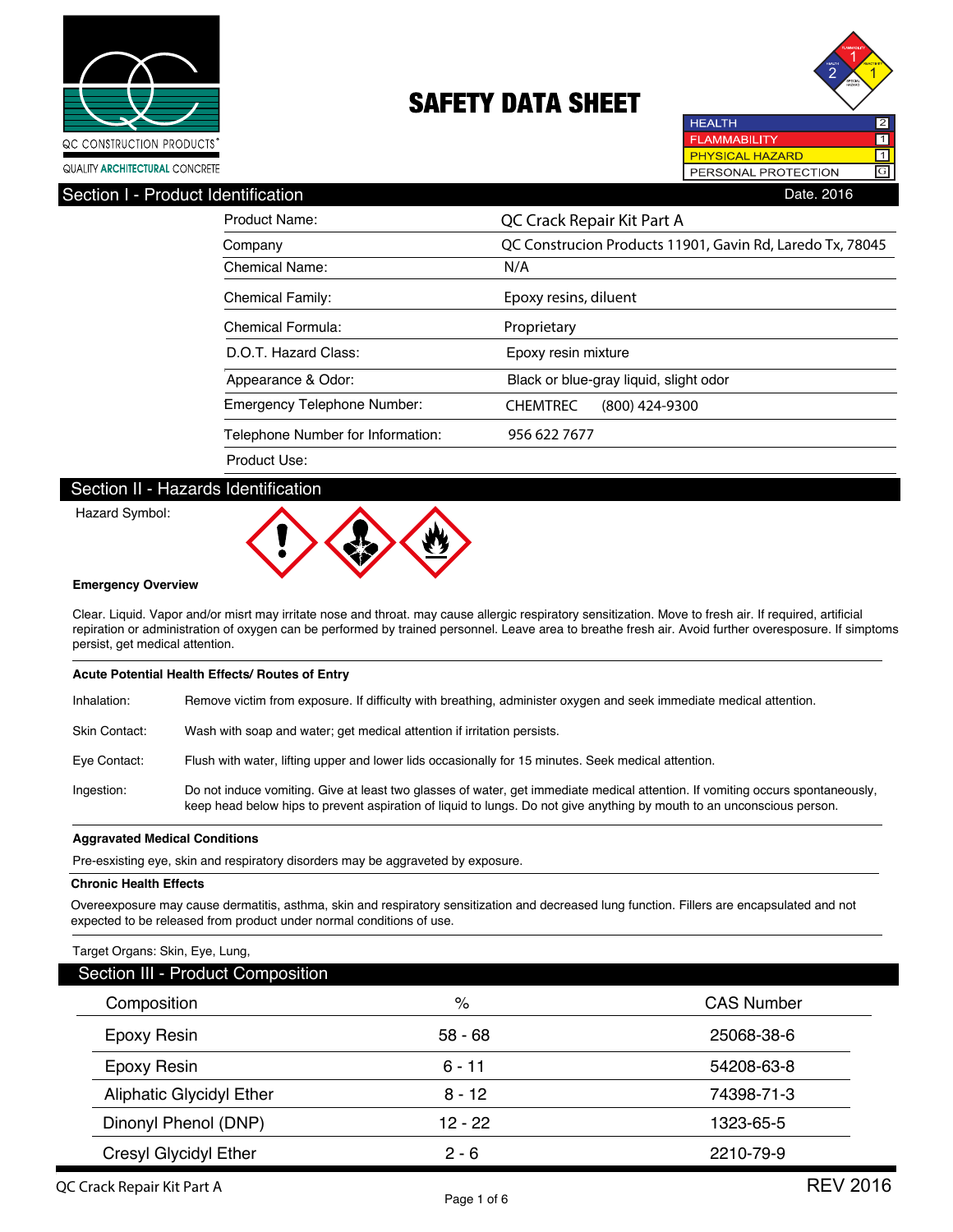## Section IV - First Aid Measures

### Get immediate medical attention for any significant overexpesur

- Inhalation : Remove victim from exposure. If difficulty with breathing, administer oxygen and seek immediate medical attention.
- Wash with soap and water; get medical attention if irritation persists. Eye contact :
- Flush with water, lifting upper and lower lids occasionally for 15 minutes. Seek medical attention. Skin contact :
- Do not induce vomiting. Give at least two glasses of water, get immediate medical attention. If vomiting occurs spontaneously, keep head below hips to prevent aspiration of liquid to lungs. Do not give anything by mouth to an unconscious person. Ingestion :

### Section V - Fire Fighting Measure

| Flash point :                   | 365 °F, 185 °C                                                                                                                             |
|---------------------------------|--------------------------------------------------------------------------------------------------------------------------------------------|
| Method :                        | Not available.                                                                                                                             |
| Lower explosion limit :         | Not available.                                                                                                                             |
| Upper explosion limit :         | Not available.                                                                                                                             |
| Autoignition temperature :      | Not available.                                                                                                                             |
| Extinguishing media:            | If water fog is ineffective, use carbon dioxide, dry chemical or foam.                                                                     |
| Hazardous combustion            |                                                                                                                                            |
| products:                       | Carbon monoxide and carbon dioxide can form. Smoke, fumes. Hydrocyanic acid<br>and nitrogen oxides can form.                               |
| Protective equipment for        |                                                                                                                                            |
| firefighters:                   | Use accepted fire fighting techniques. Wear full firefighting protective clothing,<br>including self-contained breathing apparatus (SCBA). |
| Fire and explosion conditions : | This product not expected to ignite under normal conditions of use.                                                                        |

### Section VI - Accidental Release Measures

Use appropriate protective equipment. Avoid contact with material. Absorb spill in sand, earth or other suitable material. Transfer to appropriate container for disposal.

### Section VII - Handling and Storage

Store under normal warehouse conditions. Change soiled work clothes frequently. Clean hands thoroughly after handling. Prevent inhalation of vapor, ingestion, and contact with skin eyes and clothing. Keep container closed when not in use. Precautions also apply to emptied containers.

### Section VIII - Exposure Controls / Personal Protection

| Personal Protective Equipment                        | <b>SAFETY</b><br>$\mathbf{e}$<br>Ξ<br><b>FIRST</b>                                                                                  |
|------------------------------------------------------|-------------------------------------------------------------------------------------------------------------------------------------|
| Respirator:                                          | N/A                                                                                                                                 |
| Ventilation:                                         | Recommended. Air movement must be designed to insure turnover at all locations in<br>work area to prevent build-up of heavy vapors. |
| Special:                                             | N/A                                                                                                                                 |
| <b>Protective Gloves:</b>                            | Depending on operation                                                                                                              |
| Eye Protection:                                      | Yes                                                                                                                                 |
| <b>Other Protective</b><br><b>Clothing Required:</b> | Depending on operation                                                                                                              |
| Maulell beatance Dunnitenn                           |                                                                                                                                     |

#### **Work/Hygiene Practices** Wash hands after use and before eating, drinking or smoking.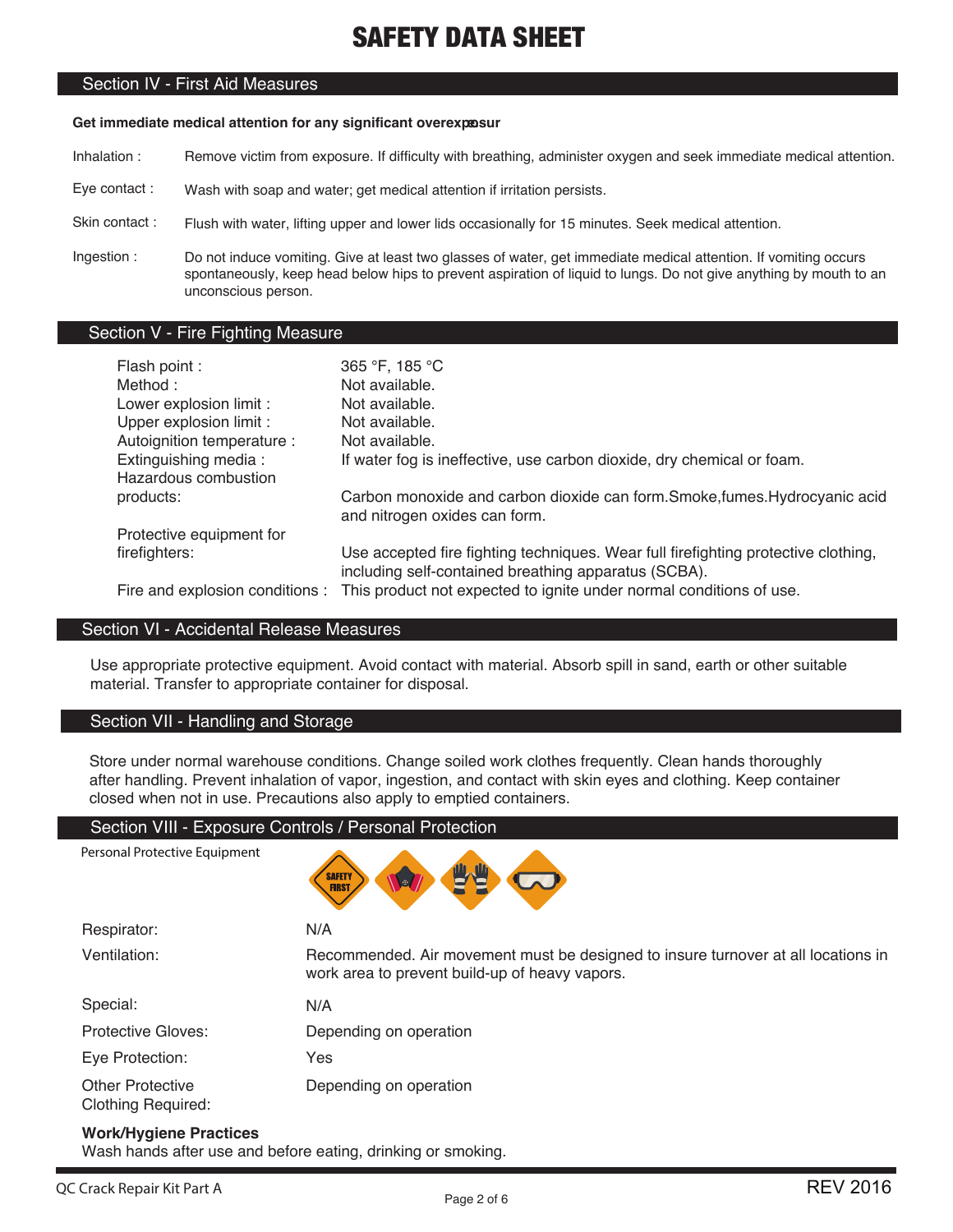|                       | Section VIII - Exposure Controls / Personal Protection |                                  |                    |       |  |
|-----------------------|--------------------------------------------------------|----------------------------------|--------------------|-------|--|
| <b>Chemical Name:</b> | CAS Number:                                            | Regulatión:                      | Limit:             | Form: |  |
| 2-Propanol            | $67-63-0$                                              | ACGIH TWA:<br><b>ACGIH STEL:</b> | 200 ppm<br>200 ppm |       |  |

# Section IX - Physical and Chemical Properties

| Form:                | Liquid           |
|----------------------|------------------|
| Color:               | Clear            |
| Odor:                | Characteristic   |
| pH:                  | Not available.   |
| Vapour pressure :    | Not available.   |
| Vapor density:       | Heavier than air |
| Melting point/range: | Not available.   |
| Freezing point:      | Not available.   |
| Boiling point/range: | Not available.   |
| Water solubility:    | Negligible       |
| Specific Gravity:    | 1.15             |
| % Volatile Weight:   | 0.5%             |
|                      |                  |

# Section X - Reactivity / Estability

| Substances to avoid :     | Strong acids. Strong bases. Amines. Water or moisture. Alcohols. |
|---------------------------|------------------------------------------------------------------|
| Stability:                | Material is stable under normal storage, handling, and use.      |
| Hazardous polymerization: | Will not occur under normal conditions.                          |

# Section XI - Toxicological Information

| 2-Propanol, CAS-No.: 67-63-0<br>Acute oral toxicity (LD-50 oral) | 4,700 - 5,800 mg/kg (Rat) 6,410 mg/kg (Rabbit) 4,797<br>mg/kg (Dog) 3,600 mg/kg (Mouse) 8,000 mg/kg (Rabbit)<br>5,045 mg/kg (Rat) 4,797 mg/kg (Dog) 3,600 mg/kg (<br>Mouse ) 6,410 mg/kg (Rabbit) 8,000 mg/kg (Rabbit) 4,700 |
|------------------------------------------------------------------|------------------------------------------------------------------------------------------------------------------------------------------------------------------------------------------------------------------------------|
| Acute dermal toxicity (LD-50 dermal)                             | - 5,800 mg/kg (Rat) 5,045 mg/kg (Rat) 5.84 g/kg (Rat)<br>5,030 - 7,900 mg/kg (Rabbit) 12,800 mg/kg (Rabbit) 5,030<br>- 7,900 mg/kg (Rabbit) 12,800 mg/kg (Rabbit)                                                            |

# Section XII - Ecological Information

**No Data Available**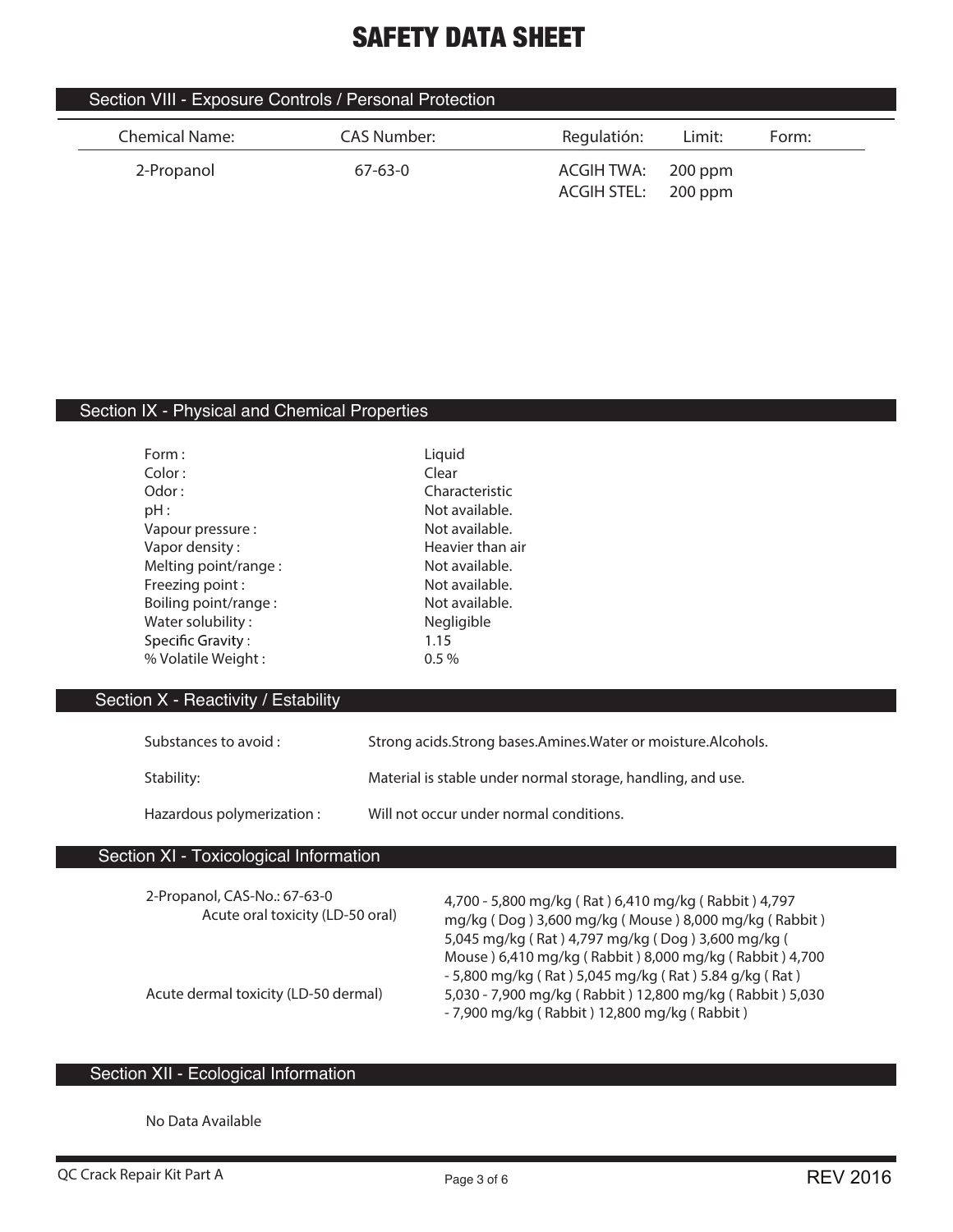## Section XIII - Disposal Considerations

**Disposal Method : Waste not regulated under RCRA. Incinerate at EPA approved facility or dispose of waste in compliance with state and local regulations.**

## Section XIV - Transportation / Shipping Data

| CFR / DOT: | Not Regulated |
|------------|---------------|
| TDG:       | Not Regulated |
| IMDG:      | Not Regulated |

## Section XV - Regulatory Information

### **North American Inventories:**

All components are listed or exempt from the TSCA inventory. This product or its components are listed on, or exempt from the Canadian Domestic Substances List.

### **U.S. Federal Regulations:**

| SARA 313 Components :<br>SARA 311/312 Hazards:<br><b>Chronic Health Hazard</b>                              | None present or none present in regulated quantities.<br>Acute Health Hazard                                     |
|-------------------------------------------------------------------------------------------------------------|------------------------------------------------------------------------------------------------------------------|
| OSHA Hazardous Components :<br>2-Propanol<br>Hexamethylene diisocyanate (HD<br>Methanol                     | 67-63-0<br>822-06-0<br>67-56-1                                                                                   |
| <b>OSHA Status: Considered</b><br>hazardous based on the<br>following criteria:<br>: Irritant<br>Carcinogen |                                                                                                                  |
| OSHA Flammability:<br>$34$ g/l                                                                              | <b>IIIB</b><br>When appropriately mixed with the other part, product has a VOC less water and exempt solvent of: |
| Chemical is listed as an IARC, NTP, OSHA, or ACGIH Carcinogen:<br>2-Propanol 67-63-0                        |                                                                                                                  |

QC Crack Repair Kit Part A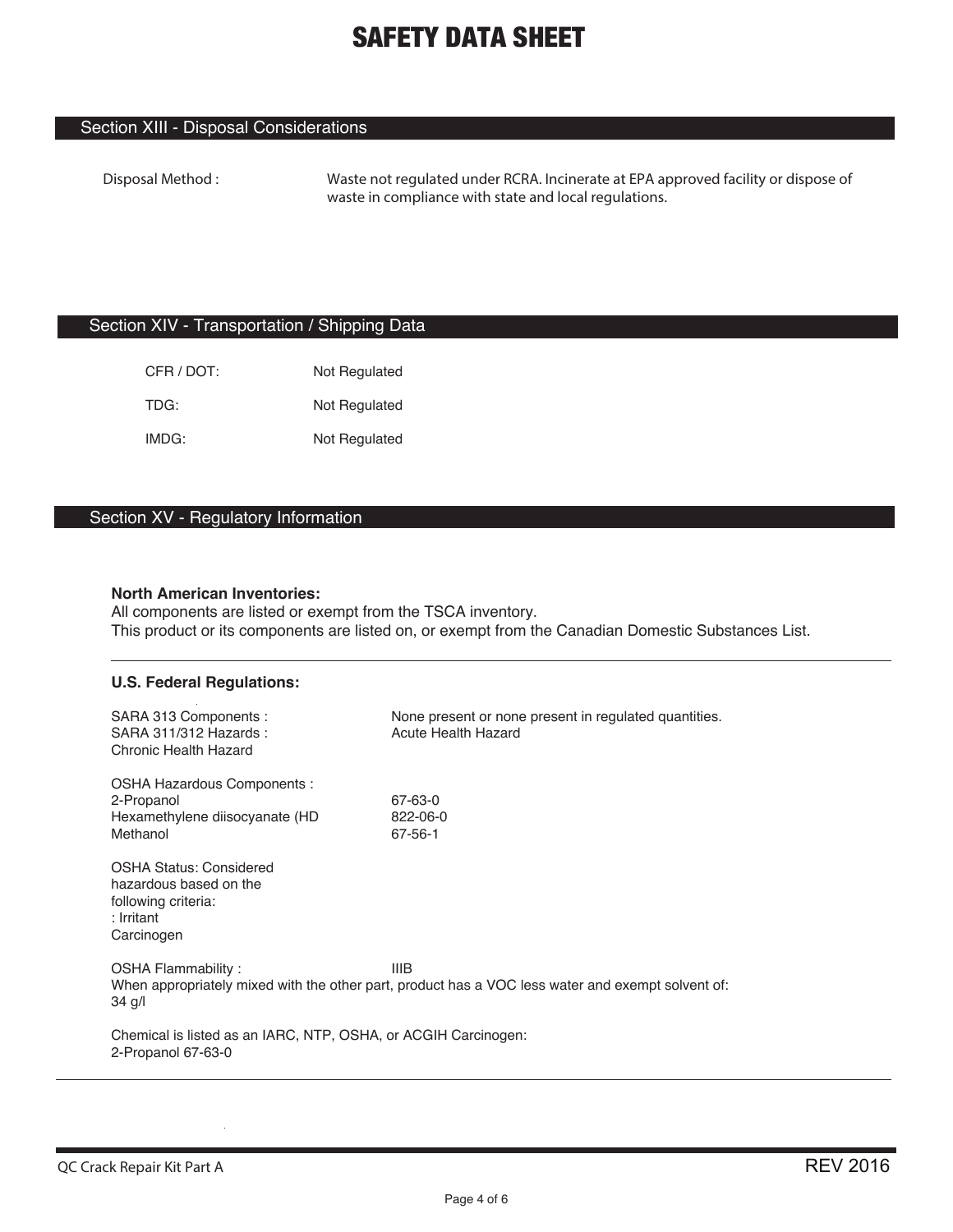### Section XV - Regulatory Information

## **U.S. State Regulations:**

Penn RTK Components :

Homopolymer of HDI CAS: 28182-81-2

NJ RTK Components :

Homopolymer of HDI CAS28182-81-2 Diisocyanate CAS 666723-27-9 2-Propanol CAS 67-63-0

WARNING! Contains chemicals known to the State of California to cause cancer, birth defects and/or other reproductive harm: None known.

## Section XVI - Other Information

| HMIS Rating: | <b>HEALT</b>        | 7 | $0 =$ Minimum  |
|--------------|---------------------|---|----------------|
|              | <b>FLAMMABILITY</b> |   | $1 =$ Slight   |
|              | <b>REACTIVITY</b>   |   | $2 =$ Moderate |
|              | <b>PPF</b>          |   | $3 =$ Serious  |
|              |                     |   | $4 =$ Severe   |

### **Further information:**

For Industrial Use Only. Keep out of Reach of Children. The hazard information herein is offered solely for the consideration of the user, subject to their own investigation of compliance with applicable regulations, including the safe use of the product under every foreseeable condition.

#### **Prepared by: Rich Mikol**

### **Legend**

ACGIH - American Conference of Governmental Hygienists PEL - Permissible Exposure Limit

CERCLA - Comprehensive Environmental Response, Compensation, and

Liability Act

RCRA - Resource Conservation and Recovery Act DOT - Department of Transportation RTK - Right To Know

DSL - Domestic Substance List SARA - Superfund Amendments and Reauthorization Act

EPA - Environmental Protection Agency STEL - Short Term Exposure Limit

HMIS - Hazardous Materials Information System TLV - Threshold Limit Value

IARC - International Agency for Research on Cancer TSCA - Toxic Substances Control Act

MSHA - Mine Safety Health Administration TWA - Time Weighted Average

NDSL - Non-Domestic Substance List V - Volume

NIOSH - National Institute for Occupational Safety and Health VOC - Volatile Organic Compound

NTP - National Toxicology Program

WHMIS - Workplace Hazardous Materials Information

System

OSHA - Occupational Safety and Health Administration